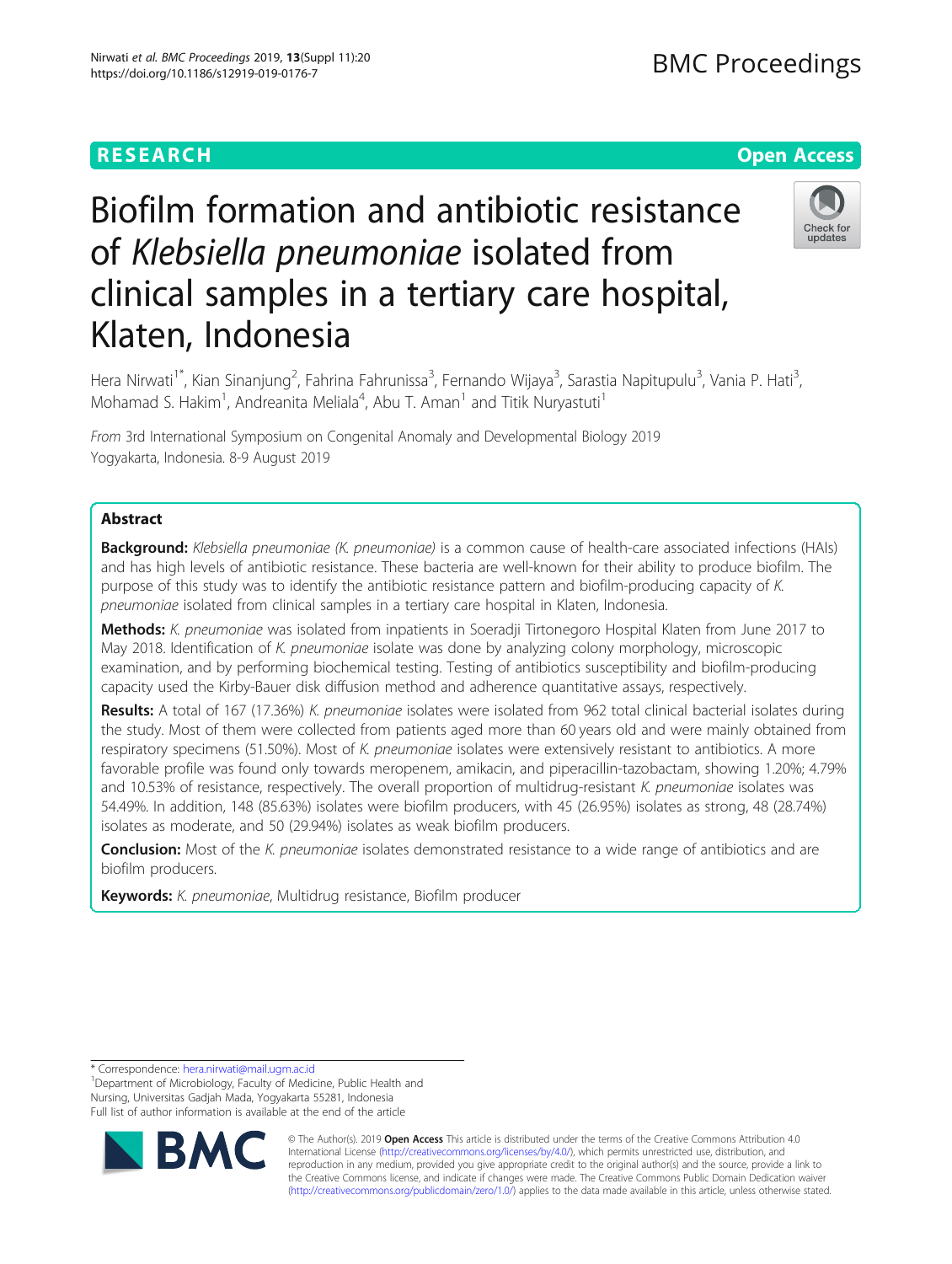# Background

The emergence of antimicrobial resistance (AMR) is a rapidly increasing challenge in today's healthcare institutions worldwide. Pathogenic bacteria, for example, Klebsiella pneumoniae are quickly developing multidrug resistant (MDR) strains and commonly pose a serious threat to the patients because of an increased fatality rate due to the reduced effectiveness of therapy options. K. pneumoniae is known to be responsible for community acquired infections although recently it is routinely observed as a major cause of hospital acquired pathogens. K. pneumoniae has been observed to develop resistance to antibiotics more easily than most bacteria through the production of enzymes such as Extended Spectrum β-Lactamase (ESBLs) and Carbapenemase  $[1-3]$  $[1-3]$  $[1-3]$ . The most important risk factor of AMR is antibiotic exposure. Some of the main contributors in the emergence and spread of highly resistant bacteria for health-care associated infections (HAIs) are the intensive and prolonged use of antibiotics in the hospital setting [\[4\]](#page-6-0).

K. pneumoniae also plays an important role in spreading antimicrobial resistance genes from bacteria in the environment to clinically important bacteria [[5](#page-6-0)]. There are multiple mechanisms of antimicrobial resistance which will negatively affect the therapeutic outcomes. The World Health Organization (WHO) declared antibiotic resistance as one of the three major problems in the world [\[3\]](#page-6-0).

K. pneumoniae is a Gram-negative encapsulated bacteria that thrives in the mucosal surfaces of mammals and in the soil, vegetation, and water. In humans, K. pneumoniae typically will colonize the oropharynx and gastrointestinal tract, from where it can easily enter the circulation and other tissues causing infections such as bacteremia, septicemia, surgical site infection, urinary tract infection, hospital acquired pneumonia, and ventilator-associated pneumonia. It also contributes to the high frequency of opportunistic infections that occur among patients with immunocompromised situations, such as bladder neuropathy or diabetes mellitus [[6,](#page-6-0) [7\]](#page-6-0).

K. pneumoniae is also known for its capability to form biofilms, which are communities of bacteria embedded in an extracellular matrix. This matrix consists of proteins, exopolysaccharides, DNA, and lipopeptides [[8\]](#page-6-0). In 1988, LeChevallier et al. first described K. pneumoniae and the biofilm-forming phenomenon [\[9](#page-6-0)]. K. pneumoniae has some virulence factors such as capsule polysaccharide, lipopolysaccharide, type 1 and type 3 fimbriae, outer membrane proteins and determinants for iron acquisition and nitrogen source usage. K. pneumoniae used these virulence factors for survival and for evade from immune system during infection as well as biofilm for-mation itself [\[10](#page-6-0), [11\]](#page-6-0). *K. pneumoniae* can produce a thick layer of extracellular biofilm that supports the bacterial attachment to living or non-living surfaces, protecting antibiotics penetration and reducing its effects [\[12](#page-6-0)].

In 2017, there were 213 (19.28%)  $K$ . pneumoniae isolates from 1105 bacteria isolated in Soeradji Tirtonegoro hospital in Klaten, Indonesia. In 2005, a study conducted in a hospital in Surabaya, Indonesia reported the prevalence of ESBLs was 28% among clinical isolates of K. pneumoniae [\[13\]](#page-6-0). These antimicrobial-resistant bacteria have become a worldwide problem and there is still very limited data regarding biofilm producing capacity and antimicrobial resistence of K. pneumoniae in Indonesia. Biofilm forming capacity is demonstrated to have a greater resistance to antibiotics. Further studies are needed to describe the pattern of antibiotic resistance and the capacity to produce biofilm of  $K$ . pneumoniae clinical isolates in Indonesia. Thus, the purpose of this study was to identify the antibiotic resistance patterns, and the biofilm-producing capacity of K. pneumoniae clinical isolates in the Soeradji Tirtonegoro hospital in Klaten, Indonesia.

# Methods

#### Subjects

Using a cross-sectional design, this observational research studied K. pneumoniae clinical isolates from inpatients in Soeradji Tirtonegoro Hospital, a tertiary care hospital Klaten, Indonesia, during June 2017 – May 2018.

# Isolation, identification and antibiotic susceptibility tests of K. pneumoniae

Identification of K. pneumoniae isolate was conducted by culturing on McConkey agar, Gram staining and biochemical testing using Microbact™ GNB 24E (Oxoid, UK). Kirby Bauer method was used to perform antibiotic susceptibility tests. The Clinical and Laboratory Standards Institute 2015 was used to classify as sensitive, intermediate or resistant bacteria [[14\]](#page-6-0). K. pneumoniae isolates that showed résistance to three or more different classes of antimicrobials were classified as multidrugresistant (MDR)  $K.$  pneumoniae [\[15\]](#page-6-0).

#### Biofilm formation assay

A quantitative adherence assay was employed to perform biofilm formation assay [\[16](#page-6-0)]. An overnight culture at 37 °C in trypticase soy broth (TSB) was conducted for each isolate. Subsequently,  $2 \mu L$  of cell suspension was inoculated in sterile 96 well-flat bottom polystyrene microtitre plates contained 198 μl of TSB. Negative control wells that contained 200 ul of un-inoculated TSB also included in each test. Incubation was done at 37 °C for 24 h. With 200 μL phosphate-buffered saline (PBS), the wells were gently washed 3 times. The wells were dried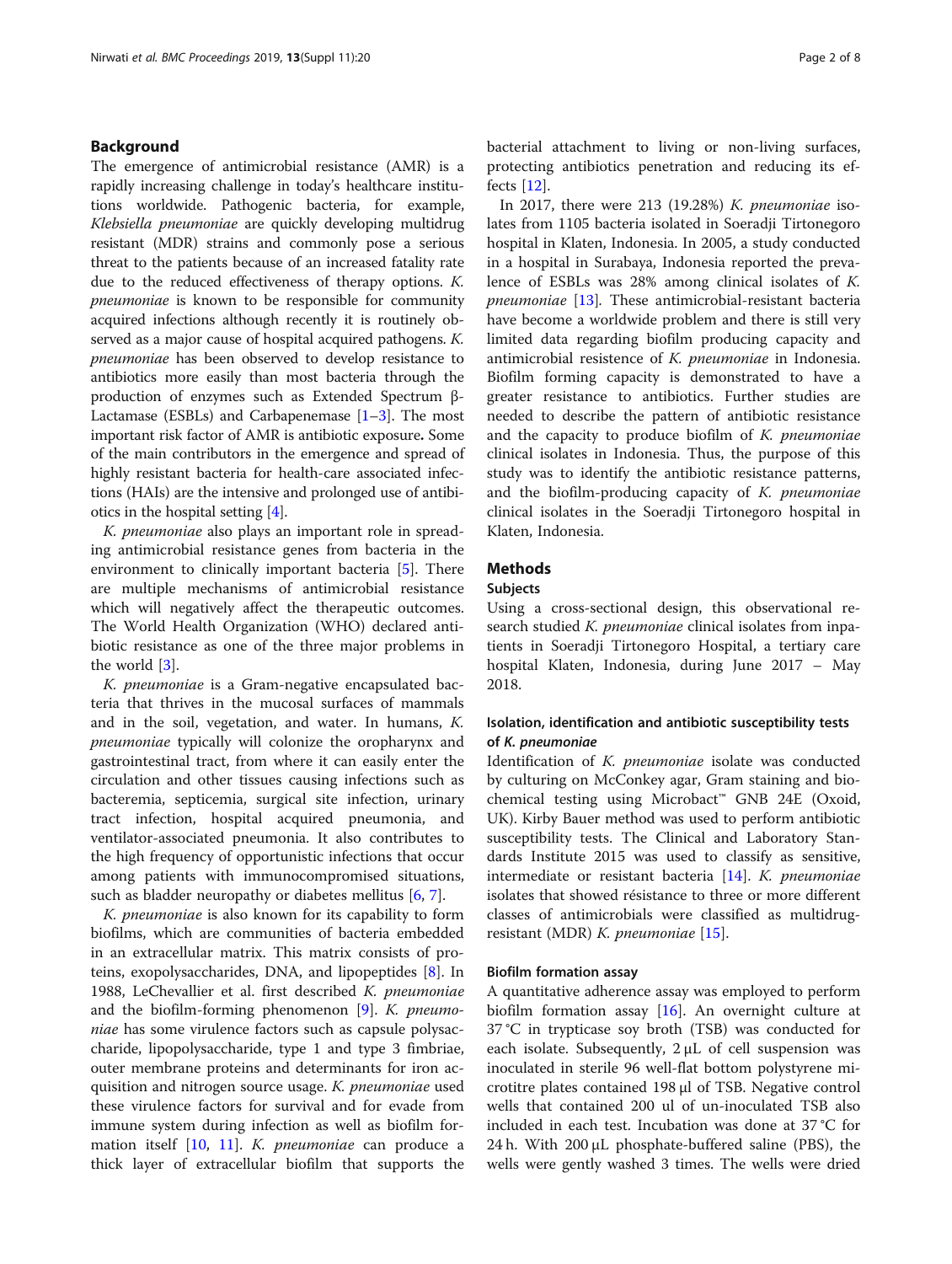in an inverted position. Biofilm mass was stained with 50 μL of 0.1% crystal violet. With 200 μL of distilled water, the wells were gently washed 3 times and dried in an inverted position. Finally, the wells were dissolved in 200 μL of 5% isopropanol acid to solubilize the stained biofilm mass. Optical density (OD) measurement was done by using a microplate reader at 570 nm. Each isolate or negative control was tested for 8–12 wells, and the mean OD was determined. Optical density cut-off (ODc) was assigned as an average OD of negative controls  $+$  (3 $\times$  standard deviation (SD) of negative controls). Isolate with  $OD \leq ODc$  categorized as non-biofilm producer. Meanwhile, the isolate was categorized as biofilm producer consisting of weak biofilm producer if  $2 \times$ ODc < OD ≤4 × ODc; moderate biofilm 2 × ODc < OD  $\leq 4 \times$  ODc; and strong biofilm producer if OD >  $4 \times$  ODc [[16\]](#page-6-0).

#### Statistical analysis

Frequencies and percentages were used to describe the variables in this study. Associations between the antibiotic sensitivity pattern and the biofilm producing capacity of K. pneumoniae were tested by Chi-square tests using STATA 13 software (STATA, College Station, Texas). The results were presented as prevalence ratios with a 95% confidence interval. Statistical significance was set if  $p$ -value < 0.05.

#### Ethical approval

The Medical and Health Research Ethics Committee, Faculty of Medicine, Public Health and Nursing, Universitas Gadjah Mada, Yogyakarta, Indonesia permitted this study with number: KE/FK/0862/EC/2017.

### Results

# Characteristics of clinical samples

From June 2017 to May 2018, 167 (17.36%) K. pneumoniae isolates were examined from 962 total clinical bacterial isolates at Soeradji Tirtonegoro Hospital, Klaten, Indonesia. K. pneumoniae isolates were isolated from 107 male (64.07%) and 60 female (35.93%) patients. Most of K. pneumoniae were isolated from patients aged more than 60 years old (38.10%) (Table 1). K. pneumoniae samples were mostly isolated from respiratory specimens (51.50%) and pus (16.17%) (Table 1).

#### Antibiotic susceptibility pattern

Most of K. pneumoniae were resistant to a wide range of antibiotics. Among biofilm producer isolates, K. pneumoniae had only a good sensitivity to meropenem (98.60%), amikacin (95.80%), and piperacillin-tazobactam (90.00%). In contrast, among non-biofilm producer isolates, K. pneumoniae showed good sensitivity to meropenem, levofloxacin, amikacin, piperacillin-tazobactam and

|               | <b>Table 1</b> Characteristics of patients from which K. pneumoniae |
|---------------|---------------------------------------------------------------------|
| were isolated |                                                                     |

| Characteristics                                                                                                                                 |                                                | Total |       |
|-------------------------------------------------------------------------------------------------------------------------------------------------|------------------------------------------------|-------|-------|
|                                                                                                                                                 |                                                | n     | $\%$  |
| Sex                                                                                                                                             | Male                                           | 107   | 64.07 |
|                                                                                                                                                 | Female                                         | 60    | 35.93 |
| Age (years)                                                                                                                                     | < 15                                           | 50    | 29.76 |
|                                                                                                                                                 | $15 - 59$                                      | 53    | 31.55 |
|                                                                                                                                                 | $\geq 60$                                      | 64    | 38.10 |
| Sampling Location                                                                                                                               | Non-ICU                                        | 119   | 71.26 |
|                                                                                                                                                 | <b>ICU/ PICU/ICCU</b>                          | 48    | 28.74 |
| Clinical Specimens<br>(sputum, bronchial<br>aspiration)<br>Pus<br>Blood<br>Urine<br>Stool<br>Wound swab<br>Peritoneal fluid<br>Tissue<br>Others | Respiratory specimens<br>washing, and tracheal | 86    | 51.50 |
|                                                                                                                                                 |                                                | 27    | 16.17 |
|                                                                                                                                                 |                                                | 18    | 10.78 |
|                                                                                                                                                 |                                                | 12    | 7.19  |
|                                                                                                                                                 |                                                | 6     | 3.59  |
|                                                                                                                                                 |                                                | 5     | 2.99  |
|                                                                                                                                                 |                                                | 5     | 2.99  |
|                                                                                                                                                 |                                                | 2     | 1.20  |
|                                                                                                                                                 |                                                | 6     | 3.59  |
| Total                                                                                                                                           |                                                | 167   | 100   |

ICU Intensive care unit, PICU Pediatric intensive care unit

ICCU Intensive cardiac care unit

ciprofloxacin with 100.00%; 95.83%; 91.67%; 87.50%, and 86.67% of sensitivity respectively (Table [2\)](#page-3-0).

#### Biofilm formation detection

In this study, among the  $167 K$ . *pneumoniae* isolates tested, there were 143 (85.63%) isolates as biofilm producer and 24 (14.37%) isolates that were not biofilm producers. Among biofilm producers, there were 45 (26.95%) isolates as strong, 48 (28.74%) isolates as moderate, and 50 (29.94%) isolates identified as weak biofilm producers (Table [3](#page-3-0)). K. pneumoniae MDR isolates were found in 91 (54.5%) isolates and 76 (45.5%) isolates were non-MDR (Table [4](#page-4-0)). There was no significant association between K. pneumoniae MDR and biofilm production capacity based on the statistical analysis using chi-square tests (Table [4](#page-4-0)).

# **Discussion**

In this study, the proportion of  $K$ . *pneumoniae* isolates was 17.36% of the total clinical bacterial isolates during June 2017–May 2018. This proportion should raise serious concerns because K. pneumoniae is one of the most important causes of MDR infections in the world. These bacteria are often associated with HAIs and highly contagious outbreaks in hospitals with increased mortality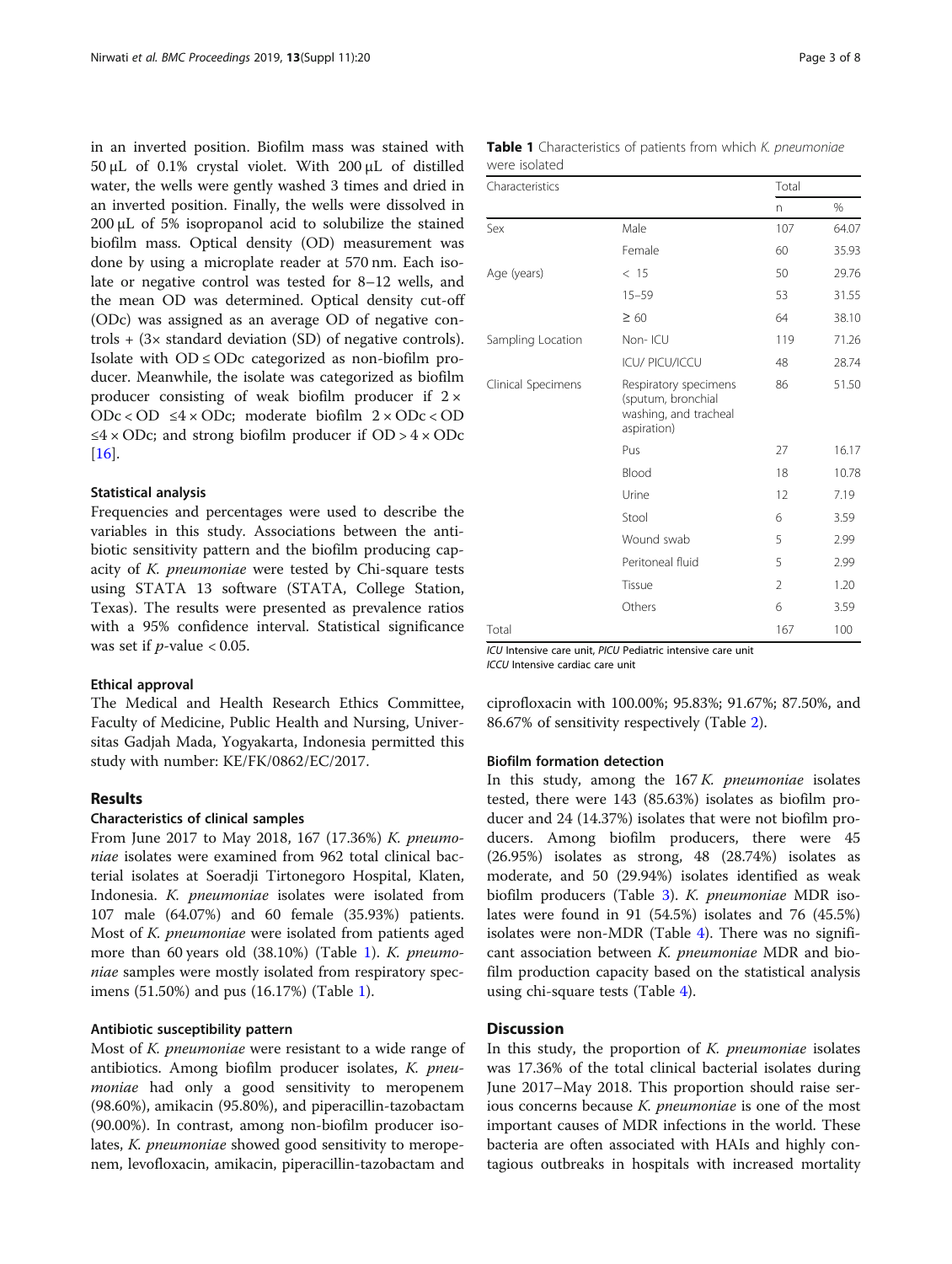<span id="page-3-0"></span>Table 2 Antibiotic susceptibility pattern and biofilm producing capacity of K. pneumoniae clinical isolates

| No             | Antibiotics                   | Number<br>tested | Biofilm Producer |       |              |       | Non-Biofilm Producer |        |                |       |
|----------------|-------------------------------|------------------|------------------|-------|--------------|-------|----------------------|--------|----------------|-------|
|                |                               |                  | Sensitive        |       | Resistant    |       | Sensitive            |        | Resistant      |       |
|                |                               |                  | n                | %     | $\mathsf{n}$ | %     | n.                   | $\%$   | n              | %     |
|                | Ampicillin                    | 167              | 3                | 2.10  | 140          | 97.90 | 1                    | 4.17   | 23             | 95.38 |
| $\overline{2}$ | Cefazolin                     | 139              | 42               | 34.71 | 79           | 65.29 | 8                    | 44.44  | 10             | 55.56 |
| 3              | Gentamicin                    | 167              | 88               | 61.54 | 55           | 38.46 | 17                   | 70.83  | 7              | 29.17 |
| 4              | Tobramycin                    | 167              | 77               | 53.85 | 66           | 46.15 | 18                   | 75.00  | 6              | 25.00 |
| 5              | Amikacin                      | 167              | 137              | 95.80 | 6            | 4.20  | 22                   | 91.67  | 2              | 8.33  |
| 6              | Amoxicillin-Clavulanic acid   | 139              | 75               | 61.98 | 46           | 38.02 | 13                   | 72.22  | 5              | 27.78 |
| 7              | Piperacillin-Tazobactam       | 38               | 27               | 90.00 | 3            | 10.00 | 7                    | 87.50  |                | 12.50 |
| 8              | Cefuroxime                    | 167              | 59               | 41.26 | 84           | 58.74 | 14                   | 58.33  | 10             | 41.67 |
| 9              | Cefepime                      | 166              | 62               | 43.66 | 80           | 56.34 | 15                   | 62.50  | 9              | 37.50 |
| 10             | Ceftriaxone                   | 167              | 62               | 43.36 | 81           | 56,64 | 15                   | 62.50  | 9              | 37.50 |
| 11             | Ciprofloxacin                 | 80               | 36               | 55.38 | 29           | 44.62 | 13                   | 86.67  | $\overline{2}$ | 13.33 |
| 12             | Levofloxacin                  | 166              | 109              | 76.76 | 33           | 23.24 | 23                   | 95.83  |                | 4.17  |
| 13             | Meropenem                     | 167              | 141              | 98.60 | 2            | 1,40  | 24                   | 100.00 | 0              | 0.00  |
| 14             | Trimethoprim-Sulfamethoxazole | 146              | 60               | 46.88 | 68           | 53,13 | 12                   | 66.67  | 6              | 33.33 |

rate and longer stays in the hospitals, all of which results in inflated healthcare costs [\[17](#page-6-0)].

Most of the K. pneumoniae isolates in this study were collected from male patients. This result was in line with Osagie et al. [[18](#page-6-0)] who collected the samples from 5 primary health care centers in Nigeria and reported that K. pneumoniae infection was higher in males than females. Akter et al. [[19](#page-6-0)] also reported that male patients had a higher risk to get Klebsiella infection than females. The association between sex and the incident of K. pneumoniae was associated with poor lifestyle choices in the form of smoking and alcoholism [\[18\]](#page-6-0). However, no statistically significant differences between female and male subjects were reported in those studies.

Most of K. pneumoniae in this study were obtained from patients aged 18 to 65 years of age. This finding differs from a previous study that revealed most  $K$ . pneumoniae isolates were isolated from patients over 70 years old [[20\]](#page-6-0). Meanwhile, another recent study suggested that a greater number of  $K$ . *pneumoniae* isolates were obtained from patients aged between 40 to 65 years old [[21\]](#page-6-0). The differences in terms of patient's age

Table 3 Biofilm producing capacity of K. pneumoniae clinical

| isolates                  |            |
|---------------------------|------------|
| Characteristics           | Number (%) |
| Nonbiofilm producer       | 24 (14.37) |
| Weak biofilm producer     | 50 (29.94) |
| Moderate biofilm producer | 48 (28.74) |
| Strong biofilm producer   | 45 (26.95) |
| Total                     | 167 (100%) |

distribution could be related to the strength of the immune system response, which is expected to decline in senescence. Patients aged under 40 years tend to have stronger immune systems, thus giving more pressure to K. pneumoniae to fight the immunity of the host [\[22](#page-6-0)]. On the contrary, an increased age leads to a higher risk of K. pneumoniae infection because of increased incident of comorbid illness [\[23\]](#page-6-0).

K. pneumoniae isolates were mainly isolated from respiratory specimens. Ashurst and Dawson [\[7](#page-6-0)] emphasized that K. *pneumoniae* typically colonizes human mucosal surfaces of the oropharynx and gastrointestinal tract. For this reason, K. pneumoniae is considered to be the most common cause of hospital-acquired pneumonia in the United States. This finding is similar to a study by Wang et al. [[24](#page-6-0)] which reported that the respiratory tract was the main infection site of  $K$ . pneumoniae in the Republic of China. In comparison, Seifi et al. [\[6](#page-6-0)] who collected samples from 2 hospitals in Tehran reported that K. pneumoniae samples were isolated from urine, surgical wounds, sputum and blood with the percentage of 61.7, 18.1, 11.7, and 8.5% respectively.

Most of K. pneumoniae was resistant to various antibiotics, with ampicillin, cefazolin, and cefuroxime being the least effective for K. pneumoniae while amikacin, piperacillin-tazobactam, and meropenem had the most favorable profile. This report is supported by the study conducted by Madahiah  $[25]$  that found K. pneumoniae isolates were 100% resistant to ampicillin and 100% sensitive to amikacin. Ciprofloxacin and amoxicillinclavulanic acid showed 38.75% and 36.69% resistance, respectively. This finding is similar to that of Cepas et al.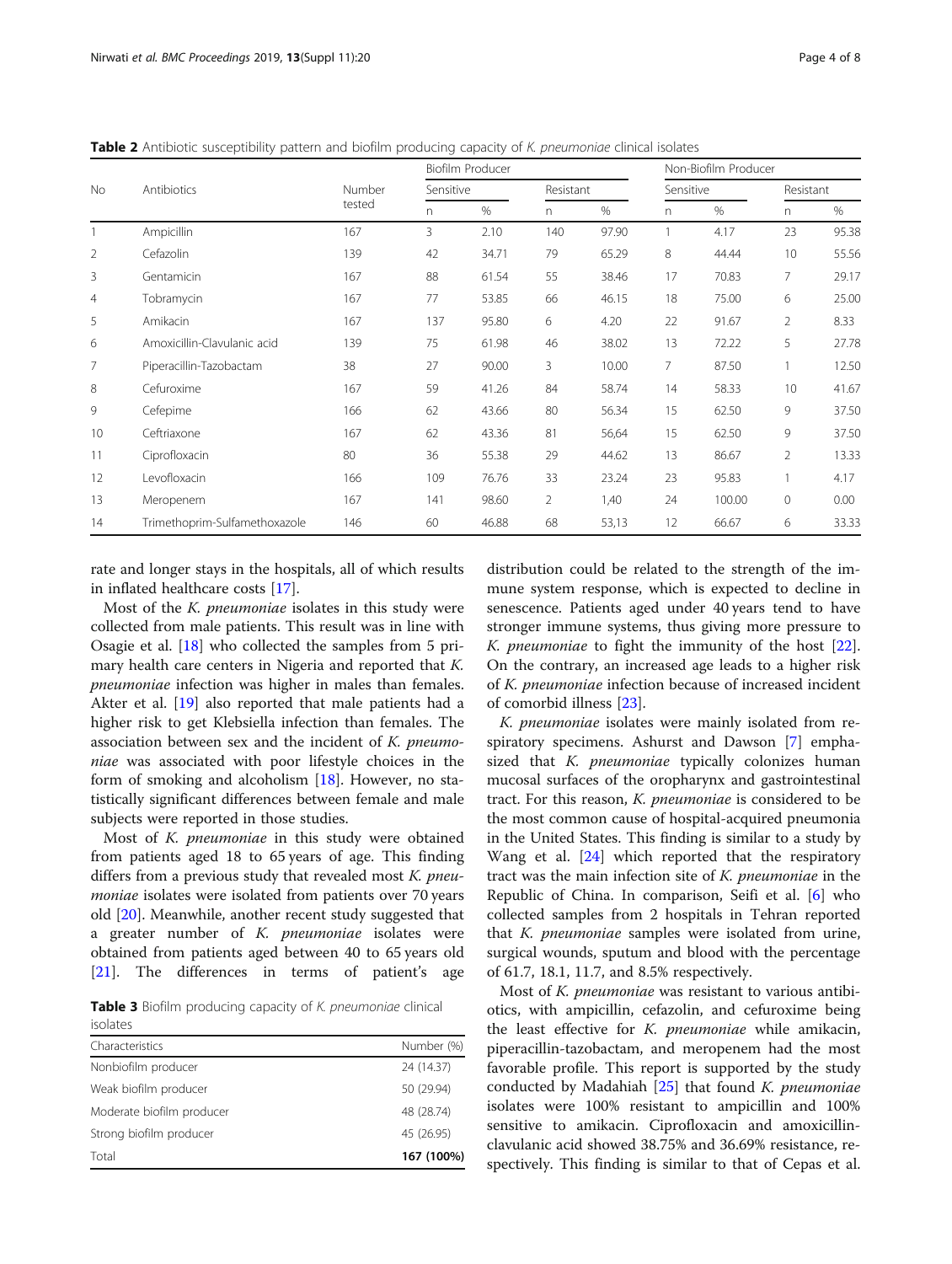|          | Biofilm producer |            | D-    | PR <sup>a</sup> | CI 95%       |
|----------|------------------|------------|-------|-----------------|--------------|
|          | positive         | negative   | value |                 |              |
| positive | 82 (49.10%)      | 9(5.39%)   | 0.07  | 1.12            | 0.9852-1.279 |
| negative | 61 (36.53%)      | 15 (8.98%) |       |                 |              |
|          | 143              | 24         |       |                 |              |
|          |                  |            |       |                 |              |

<span id="page-4-0"></span>Table 4 Association between K. pneumoniae multidrug-resistant (MDR) and biofilm producing capacity

CI Confidence interval; <sup>a</sup> PR Prevalence ratio

[ $26$ ] that reported 40% of *K. pneumoniae* strains were resistant to ciprofloxacin and amoxicillin-clavulanic acid.

Antibiotic exposure is the most crucial factor of antimicrobial resistance. The growth of antibiotic resistance are involving many factors such as the use of antibiotics in the hospital, in community, even in animal production, agriculture, and environment. As a consequence of the capability in purchasing antibiotics freely without prescription, therefore, antibiotics are used excessively. In the health service setting, intensive and prolonged use of antibiotics are very likely the main underlying factor in the widespread transmission of difficult-to-cure antibiotic-resistant nosocomial infections [\[4](#page-6-0)].

The overall proportion of MDR K. pneumoniae isolates in this study was 54.49%. This high percentage of MDR K. pneumoniae is supported by some previous studies. Cepas et al.  $[26]$  $[26]$  informed that 38% of K. pneumoniae strains were MDR. Manjula et al. [\[27](#page-6-0)] showed that 37 (90.2%) of 41 isolates were MDR. It was also found that the majority of the MDR K. pneumoniae isolates showed high resistance towards penicillin, cephalosporin, fluoroquinolone, aminoglycoside, and sulfonamide. This result is in line with a previous study by Moini et al. [[28](#page-6-0)] which reported that 46.6% of the K. pneumoniae isolates were MDR and the high resistance was shown towards ampicillin, third-generation cephalosporins, and aminoglycosides. This MDR pattern exhibited by microbes is causing a great challenge in managing infections, and consequently, it is very important to monitor and optimize antibiotic use through antibiotic stewardship programs. Several studies have shown that treatment with a combination of antibiotics can help to prevent the emergence of new resistant strains, as therapy failures are commonly found in individuals who only receive single antibiotic therapy. It is also important for clinicians and microbiologists to collaborate to warrant effective management of infections as promoted in the Rational Use of Medicine (RUM) Program [[29\]](#page-6-0).

In this study, 148 (85.63%) of 167 isolates were biofilm producers. A similar study reported by Hassan et al. [[16](#page-6-0)] stated that out of  $110 K$ . pneumoniae tested, 70 isolates (64.7%) were identified as high or moderate biofilm producers and 40 isolates (35.3%) were identified as weak biofilm producers. In another study, Cepas et al. [[26](#page-6-0)]

reported that 37.6% of K. pneumoniae strains were biofilm producers. Yang and Zhang [[20](#page-6-0)] reported that 62.5% of K. pneumoniae isolated from urine, sputum, wound swabs and blood were biofilm producers. Seifi et al.  $[6]$  $[6]$  reported that the majority of K. pneumoniae (93.6%) were biofilm producer and only 6.4% were not biofilm producers. Among biofilm producer strains, 33% were categorized as strong biofilm producer, 52.1% as moderately biofilm producers and 8.5% as weak biofilm producers. The capacity to form biofilms was different from each isolate because in general several factors are influencing the capacity such as the physicochemical characteristic of K. pneumoniae, physical interaction between the constituents, the type of surface where the biofilm attaches, temperature, pH, etc. [[30\]](#page-6-0). Vuotto et al. [[31\]](#page-6-0) highlighted extensively drug resistant (XDR) K. pneumoniae biofilm-producing ability correlate to antibiotic resistance profile.

Cepas et al. [[26\]](#page-6-0) looked for possible relation of antimicrobial resistance and the ability to form biofilm between the collected samples of E. coli, K. pneumoniae, and P. aeruginosa. There was no statistically significant relationship between general MDR and biofilm formation in three Gram-negative species because the MDR isolates did not show any greater disposition to becoming a stronger biofilm producer compared to non-MDR isolates. However, they reported some correlations between biofilm formation and resistance to specific antibiotics. Resistance to gentamicin and ceftazidime was correlated with biofilm formation in E. coli, as well as ciprofloxacin in P. aeruginosa and piperacillintazobactam and colistin in  $K$ . pneumoniae. This pattern of resistance should raise grave concerns because colistin is now considered to be the last line treatment choice for K pneumoniae [[17\]](#page-6-0).

This study showed that antibiotic resistance was greater among K. pneumoniae which is biofilm producer than non-biofilm producer. This finding has been reported in many studies. A study by Saha et al. [[32](#page-6-0)] demonstrated that all the biofilm-producing isolates presented more resistant patterns in comparison to nonbiofilm producers, however, despite that finding, the protective mechanisms in biofilms are different from those responsible for conventional antibiotics resistance. In biofilms, the protective covering of the adhesive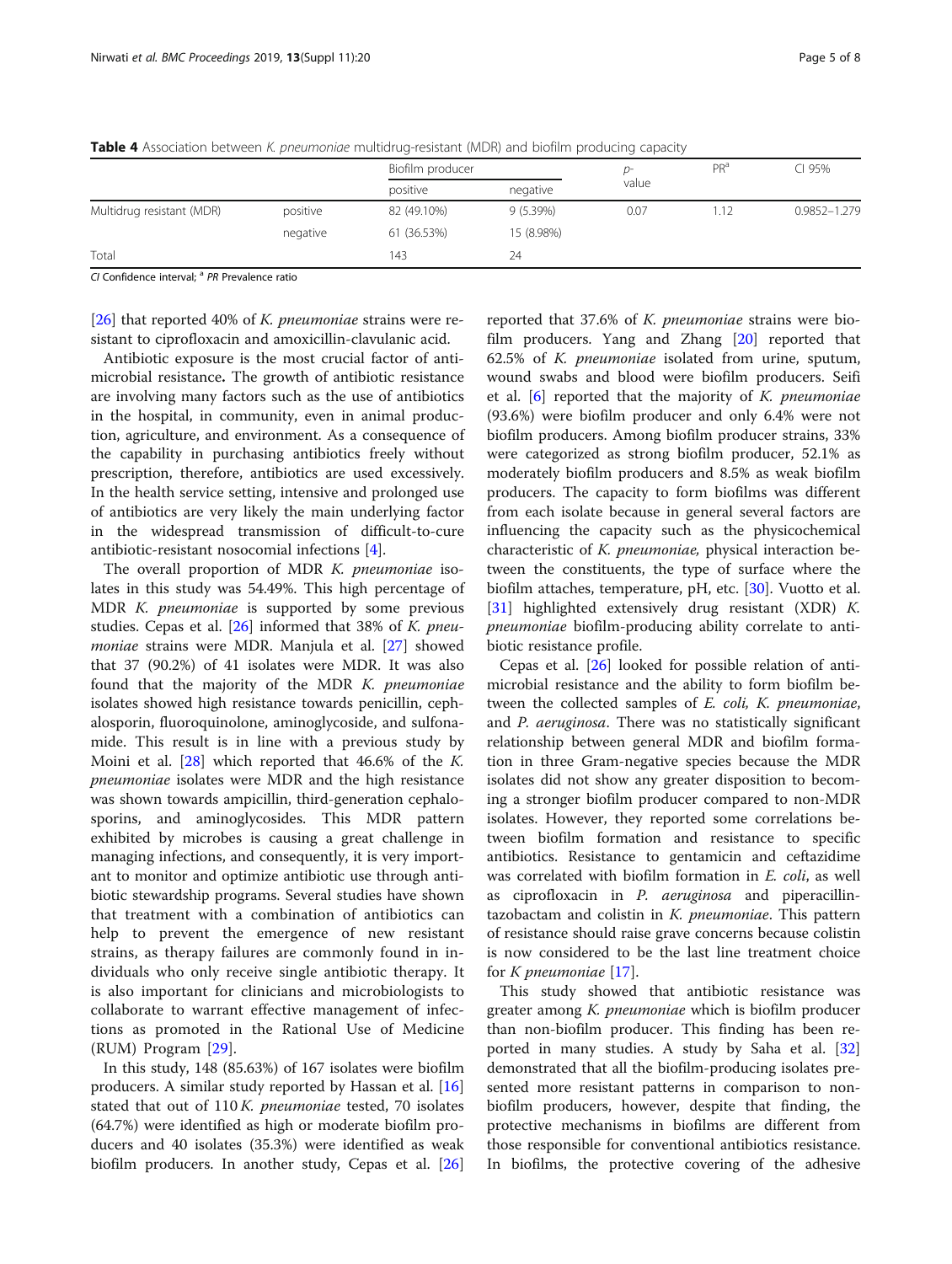biomaterial that leads to poor antibiotics penetration, the adaptive responses to stress, and the formation of persister cells are hypothesized to constitute a multilayered defense, thus increasing the difficulty in eradication especially when combined with the resistant nature of the bacteria itself [\[33](#page-6-0), [34](#page-6-0)]. Another study by Alcantar-Curiel et al. [[35\]](#page-6-0) proposed that while it appears that antibiotics resistance and bacterial capability to form biofilm play an important role in the global spread of K. pneumoniae, the clear relationship between these factors has not been fully identified and elaborated. This finding is confirmed by de Campos et al. [[36\]](#page-7-0) explaining that the capacity to form biofilms was not clearly correlated with clonal types of MDR bacteria.

It has been confirmed by several studies that in the majority of cases, a single antibiotic therapy is inadequate to annihilate biofilm-forming infections. In consequence, managing infections with currently accessible antibiotics and evaluating the outcomes have become important and urgent protocols for the successful treatment of biofilm-associated infections [[29\]](#page-6-0). Several studies recommend a combination of antibiotic therapy with macrolides such as erythromycin, clarithromycin, and azithromycin as the main antibiotics for biofilm associated infection due to Gram-negative bacteria because of their high antibiofilm activity inside and outside of living organisms [\[37](#page-7-0)]. Taking into account the currently known environmental and bioecological aspects, Wu et al. [[29](#page-6-0)] suggested that apart from the administration of combined antibiotics, removal of infected foreign bodies and source of infection as well as the administration of bacterial quorum sensing inhibitors or biofilm dispersal agents would result in a more effective management for biofilm infections.

Our study showed the antibiotic-resistant bacteria problems in hospital setting which are also reported by some studies [[38](#page-7-0), [39\]](#page-7-0). This situation is alarming when considering the quality and quantity of antibiotics prescriptions in most hospitals. Hospital surveillance in Surabaya conducted in 2012 demonstrated that 30.6% of antibiotics were administered without indications supported by susceptibility tests [\[40](#page-7-0)]. Thus, the prescription of antibiotics continues to become a formidable challenge in the world, including Indonesia. In the Netherlands, where antibiotic usage and antibiotic resistant bacteria are low, the antibiotics prescription protocols are not optimal as reported by van der Meer [\[41](#page-7-0)]. They reported that 15% of antibiotic therapy in surgical and internal medicine wards was not adequate [\[41](#page-7-0)].

Resistance mediated by ESBLs consists of penicillins, cephalosporins (including third-generation cephalosporins) and aztreonam. Dumaru et al. [\[42](#page-7-0)] performed a study to identify biofilm formation by Gram-negative bacteria and figured out their antibiograms along with the detection of ESBLs and Metallo-beta-lactamases (MBLs) production. There was a statistically significant association between MBL and biofilm production. However, the association between ESBL and biofilm production was not significant [\[42](#page-7-0)].

The major cause of inappropriate antibiotic prescribing is due to a lack of education about infection and antibiotic usage. One of the most relevant steps in antibiotic prescribing is an adjustment of initial antibiotic therapy based on the clinical microbiology result [\[43](#page-7-0)]. Therefore, it is essential to perform antibiotic susceptibility testing. Collecting clinical samples before antibiotic administration is also a critical point. Many physicians who prescribe antibiotics do not completely understand if their inappropriate prescriptions can have an impact on bacterial resistance development. Adjusting the initial antimicrobial therapy based on the clinical microbiology result will diminish the selection pressure to the microorganism in hospital-based infections. Thus, it is of paramount importance for each hospital to have an antibiotic guidance or stewardship program for all pharmacists and the physicians based on the most accurate microbiological data. In conjunction with this guidance, a continuous effort in hospital surveillance, infection control, and clinical audits must be conducted to fight against the rapid development of antibiotic-resistant pathogens [\[43](#page-7-0)].

# Conclusions

Most of the *K. pneumoniae* isolates showed resistance to a wide range of antibiotics. Most of these were also shown to be biofilm producers of various capacities. Global efforts should be intensified to prevent the spread of multi-drug resistant bacteria and eliminate the hospital-born microbes that are causing a dramatic rise in mortality.

#### Abbreviations

AMR: Antimicrobial resistance; ESBLs: Extended Spectrum β-Lactamases; MBLs: Metallo-beta-lactamases; MDR: Multi-drug resistant; OD: Optical density; ODc: Optical density cut-off

#### Acknowledgments

We thank dr. Hesty Lusinta Sp.MK, Margono, Erna YS, Retno W, Mulyani for their technical assistance. We also thank dr. Haniffah Pradipta Siwi for critical editing of the manuscript and dr. Yuli Mawarti, MPH for statistical analysis.

#### About this supplement

This article has been published as part of BMC Proceedings Volume 13 Supplement 11, 2019: Selected articles from the 3rd International Symposium on Congenital Anomaly and Developmental Biology 2019 (ISCADB 2019). The full contents of the supplement are available online at [https://](https://bmcproc.biomedcentral.com/articles/supplements/volume-13-supplement-11) [bmcproc.biomedcentral.com/articles/supplements/volume-13-supplement-11](https://bmcproc.biomedcentral.com/articles/supplements/volume-13-supplement-11).

#### Authors' contributions

HN, KS, FF, FW, SN, VPH, MSH, AM, ATA, TN conceived the study. HN, KS, FF, FW, SN, VPH, MSH, AM collected the data. HN,KS analyzed the data. HN, MSH, ATA, TN outlined the manuscript. All authors read and approved the final manuscript.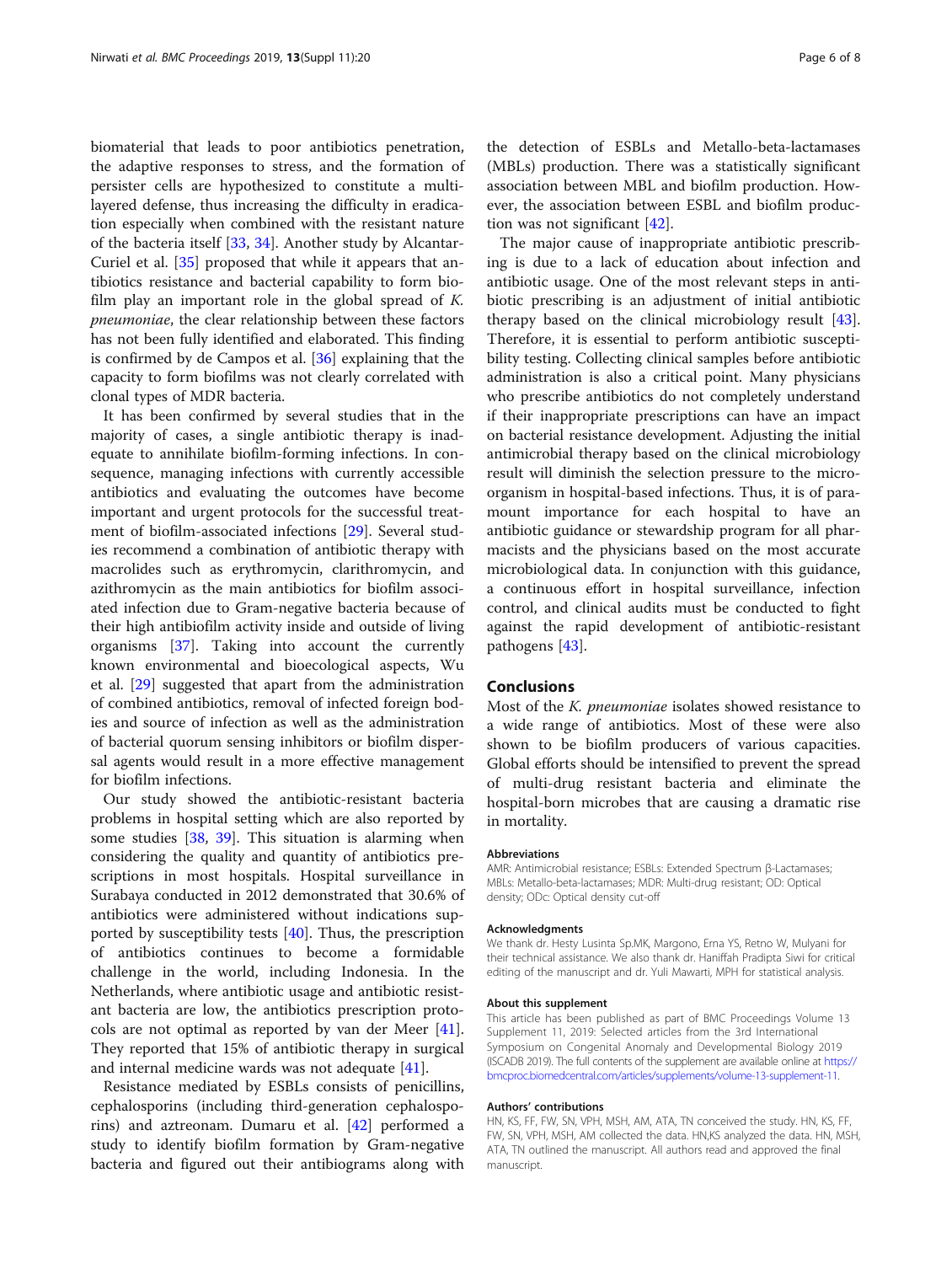#### <span id="page-6-0"></span>Funding

This study and its publication cost were supported by Faculty of Medicine, Public Health, and Nursing, Universitas Gadjah Mada

#### Availability of data and materials

All data analyzed or generated during this study are included in the submission. The raw data are available from the corresponding author on reasonable request.

#### Ethics approval and consent to participate

Ethics approval for this study was obtained from Faculty of Medicine, Public Health and Nursing, Universitas Gadjah Mada, Yogyakarta, Indonesia with number KE/FK/0862/EC/2017. Written informed consent was obtained from all patients participating in this study.

#### Consent for publication

Not applicable.

#### Competing interests

The authors declare that they have no competing interests.

#### Author details

<sup>1</sup>Department of Microbiology, Faculty of Medicine, Public Health and Nursing, Universitas Gadjah Mada, Yogyakarta 55281, Indonesia. <sup>2</sup>Laboratory of Clinical Microbiology, Yogyakarta General Hospital, Yogyakarta, Indonesia. <sup>3</sup>Undergraduate Program of Medicine, Faculty of Medicine, Public Health and Nursing, Universitas Gadjah Mada, Yogyakarta, Indonesia. <sup>4</sup> Department of Physiology, Faculty of Medicine, Public Health and Nursing, Universitas Gadjah Mada, Yogyakarta, Indonesia.

#### Published: 16 December 2019

#### References

- Podschun R, Ullmann U. Klebsiella spp. as nosocomial pathogens: epidemiology, taxonomy, typing methods, and pathogenicity factors. Clin Microbiol Rev. 1998;11(4):589–603.
- 2. Bengoechea JA, Sa Pessoa J. Klebsiella pneumoniae infection biology: living to counteract host defences. FEMS Microbiol Rev. 2019;43(2):123–44.
- 3. Munita JM1, Arias CA. Mechanisms of Antibiotic Resistance. Microbiol Spectr. 2016;4(2). <https://doi.org/10.1128/microbiolspec.VMBF-0016-2015>.
- 4. Prestinaci F, Pezzotti P, Pantosti A. Antimicrobial resistance: a global multifaceted phenomenon. Pathog Glob Health. 2015;109(7):309–18.
- 5. Wyres KL, Holt KE. Klebsiella pneumoniae as a key trafficker of drug resistance genes from environmental to clinically important bacteria. Curr Opin Microbiol. 2018;45:131–9.
- 6. Seifi K, Kazemian H, Heidari H, Rezagholizadeh F, Saee Y, Shirvani F, Houri H. Evaluation of biofilm formation among Klebsiella pneumoniae isolates and molecular characterization by ERIC-PCR. Jundishapur J Microbiol. 2016;9(1): e30682.
- 7. Ashurst JV, Dawson A. Klebsiella Pneumonia. In: StatPearls. Treasure Island (FL); 2019.
- 8. Donlan RM. Biofilms: microbial life on surfaces. Emerg Infect Dis. 2002;8(9): 881–90.
- 9. LeChevallier MW, Cawthon CD, Lee RG. Factors promoting survival of bacteria in chlorinated water supplies. Appl Environ Microbiol. 1988;54(3): 649–54.
- 10. Li B, Zhao Y, Liu C, Chen Z, Zhou D. Molecular pathogenesis of Klebsiella pneumoniae. Future Microbiol. 2014;9(9):1071–81.
- 11. Murphy CN, Clegg S. Klebsiella pneumoniae and type 3 fimbriae: nosocomial infection, regulation and biofilm formation. Future Microbiol. 2012;7(8):991–1002.
- 12. Vuotto C, Longo F, Balice MP, Donelli G, Varaldo PE. Antibiotic resistance related to biofilm formation in Klebsiella pneumoniae. Pathogens. 2014;3(3): 743–58.
- 13. Parathon H, Kuntaman K, Widiastoety TH, Muliawan BT, Karuniawati A, Qibtiyah M, Djanun Z, Tawilah JF, Aditama T, Thamlikitkul V, et al. Progress towards antimicrobial resistance containment and control in Indonesia. BMJ. 2017;358:j3808.
- 14. Clinical and Laboratory Standards Institute (CLSI) Performance Standards for Antimicrobial Susceptibility Testing: Twenty-Fifth Informational Supplement. CLSI document M100-S25 2015.
- 15. Magiorakos AP, Srinivasan A, Carey RB, Carmeli Y, Falagas ME, Giske CG, Harbarth S, Hindler JF, Kahlmeter G, Olsson-Liljequist B, et al. Multidrugresistant, extensively drug-resistant and pandrug-resistant bacteria: an international expert proposal for interim standard definitions for acquired resistance. Clin Microbiol Infect. 2012;18(3):268–81.
- 16. Hassan A, Usman J, Kaleem F, Omair M, Khalid A, Iqbal M. Evaluation of different detection methods of biofilm formation in the clinical isolates. Braz J Infect Dis. 2011;15(4):305–11.
- 17. Kidd TJ, Mills G, Sa-Pessoa J, Dumigan A, Frank CG, Insua JL, Ingram R, Hobley L, Bengoechea JA. A Klebsiella pneumoniae antibiotic resistance mechanism that subdues host defences and promotes virulence. EMBO Mol Med. 2017;9(4):430–47.
- 18. Osagie RN, Eyaufe AA, Iserhienrhien O, Okodua M, Onuabonah F, Daibo OO. Antibiotic suscepbility profile of Klebsiella pneumoniae isolated from sputum samples amongst hospitalized adults in parts of Edo state, south-south. Niger Merit Res J. 2017;5(8):378–83.
- 19. Akter J, Chowdhury AMMA, Al FM. Study on prevalence and antibiotic resistance pattern of Klebsiella isolated from clinical samples in south east region of Bangladesh. American J Drug Discov Dev. 2014;4:73–9.
- 20. Yang D, Zhang Z. Biofilm-forming Klebsiella pneumoniae strains have greater likelihood of producing extended-spectrum beta-lactamases. J Hosp Infect. 2008;68(4):369–71.
- 21. Zheng JX, Lin ZW, Chen C, Chen Z, Lin FJ, Wu Y, Yang SY, Sun X, Yao WM, Li DY, et al. Biofilm formation in Klebsiella pneumoniae bacteremia strains was found to be associated with CC23 and the presence of wcaG. Front Cell Infect Microbiol. 2018;8:21.
- 22. Gunn JS, Bakaletz LO, Wozniak DJ. What's on the outside matters: the role of the extracellular polymeric substance of gram-negative biofilms in evading host immunity and as a target for therapeutic intervention. J Biol Chem. 2016;291(24):12538–46.
- 23. Meatherall BL, Gregson D, Ross T, Pitout JD, Laupland KB. Incidence, risk factors, and outcomes of Klebsiella pneumoniae bacteremia. Am J Med. 2009;122(9):866–73.
- 24. Wang C, Yuan Z, Huang W, Yan L, Tang J, Liu CW. Epidemiologic analysis and control strategy of Klebsiella pneumoniae infection in intensive care units in a teaching hospital of People's Republic of China. Infect Drug Resist. 2019;12:391–8.
- 25. Madahiah BM, Noor US, Abdul S, Dan Ali AQ. Klebsiella pneumoniae Urinary Tract Infections Associated with Long-term Catheterization and Spinal Cord Injuries. J Med Sci. 2002;2:227–9.
- 26. Cepas V, Lopez Y, Munoz E, Rolo D, Ardanuy C, Marti S, Xercavins M, Horcajada JP, Bosch J, Soto SM. Relationship between biofilm formation and antimicrobial resistance in gram-negative Bacteria. Microb Drug Resist. 2019;25(1):72–9.
- 27. GM N, CM G. Nagshetty K, Patil SA, Gaddad SM, Shivannavar CT: antibiotic susceptibility pattern of ESbetaL producing Klebsiella pneumoniae isolated from urine samples of pregnant women in Karnataka. J Clin Diagn Res. 2014;8(10):DC08–11.
- 28. Moini AS, Soltani B, Taghavi Ardakani A, Moravveji A, Erami M, Haji Rezaei M, Namazi M. Multidrug-resistant Escherichia coli and Klebsiella pneumoniae isolated from patients in Kashan. Iran Jundishapur J Microbiol. 2015;8(10):e27517.
- 29. Wu H, Moser C, Wang HZ, Hoiby N, Song ZJ. Strategies for combating bacterial biofilm infections. Int J Oral Sci. 2015;7(1):1–7.
- 30. Cherif-Antar A, Moussa-Boudjemaa B, Didouh N, Medjahdi K, Mayo B, Florez AB. Diversity and biofilm-forming capability of bacteria recovered from stainless steel pipes of a milk-processing dairy plant. Dairy Sci Technol. 2016; 96:27–38.
- 31. Vuotto C, Longo F, Pascolini C, Donelli G, Balice MP, Libori MF, Tiracchia V, Salvia A, Varaldo PE. Biofilm formation and antibiotic resistance in Klebsiella pneumoniae urinary strains. J Appl Microbiol. 2017;123(4):1003–18.
- 32. Saha A, Devi KM, Damrolien S, Devi KS. Krossnunpuii, Sharma KT. Biofilm production and its correlation with antibiotic resistance pattern among clinical isolates of Pseudomonas aeruginosa in a a tertiary care hospital in north-East India. Int J Adv Med. 2018;5(4):964–8.
- 33. Stewart PS. Mechanisms of antibiotic resistance in bacterial biofilms. Int J Med Microbiol. 2002;292(2):107–13.
- 34. Agarwal A, Jain A. Association between drug resistance & production of biofilm in staphylococci. Indian J Med Res. 2012;135(4):562–4.
- 35. Alcántar-Curiel MD, Ledezma-Escalante CA, Jarillo-Quijada MD, et al. Association of Antibiotic Resistance, cell adherence, and biofilm production with the Endemicity of nosocomial Klebsiella pneumoniae. Biomed Res Int. 2018;7012958.